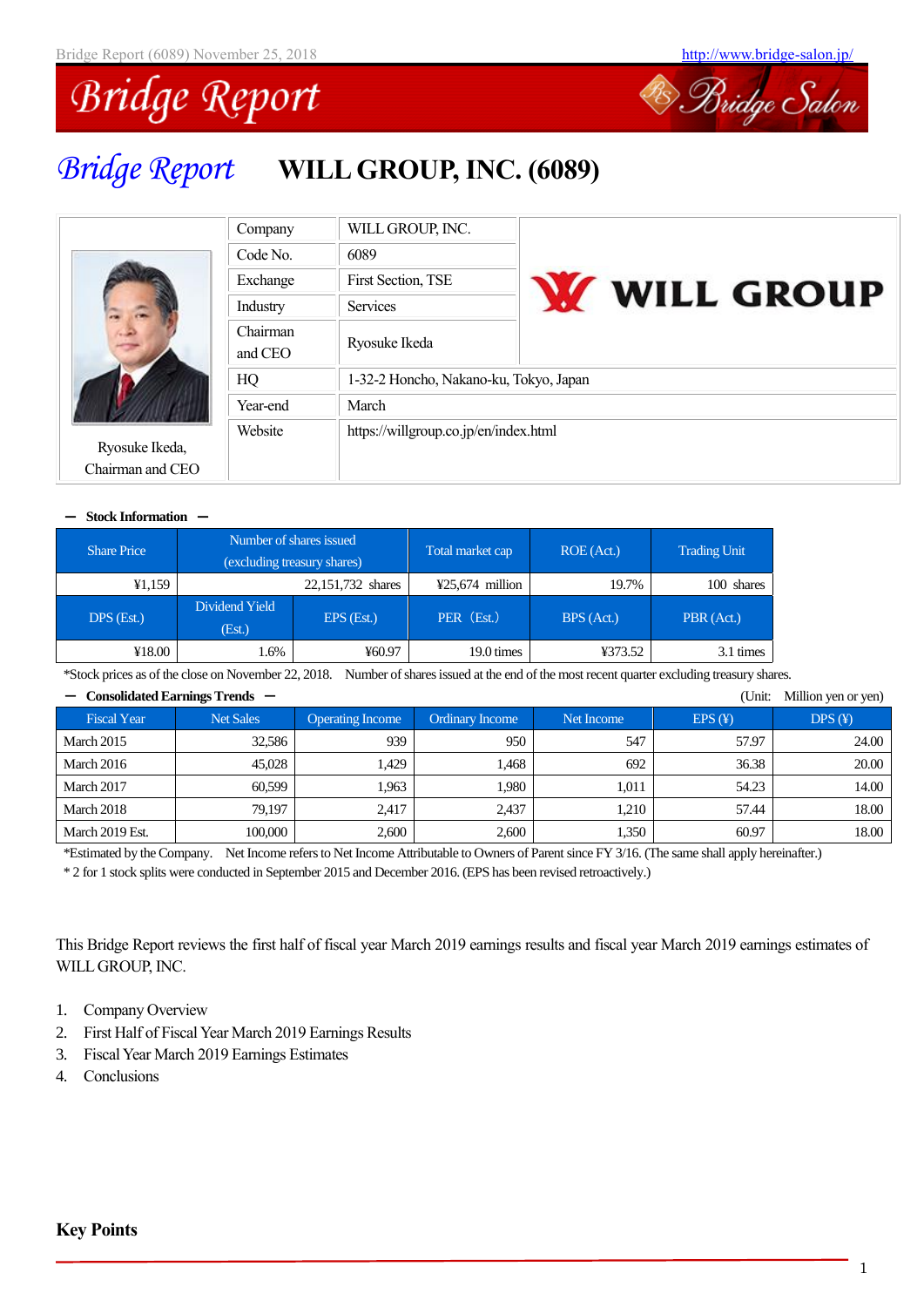**Bridge Salon** 

# **Bridge Report**

・For the first half of the term ending March 2019, sales grew significantly by 33.6% year on year. Operating income declined 15.9% year on year, due to upfront investment for achieving an operating income of 4 billion yen as a goal set in the medium-term management plan, but this decline has been estimated from the beginning of the term. Thanks to the three core businesses (care support, overseas HR, and startup personnel), the result was 28.5% larger than the initial estimate. EBITDA, which is a management index on which the company puts importance, was 1,566 million yen, up 0.6% year on year.

・There is no revision to the full-year earnings forecast. Sales and operating income are projected to increase 26.3% and 7.5%, respectively, year on year. The results in the first half were better than expected, but since "the outlook for the market environment is uncertain," the company has not revised the full-year earnings forecast. Sales are estimated to achieve 100 billion yen as a goal set in the medium-term management plan, one year earlier than initially planned. As the company raised unit prices, the profitability of the three core businesses (sales outsourcing, call center outsourcing, and factory outsourcing) is expected to improve, offsetting the cost for upfront investment in the establishment of business footholds, the update of base systems, etc. EBITDA is forecasted to rise 13.0% year on year. The term-end dividend is to be 18 yen/share (payout ratio: 29.5%).

・In the ongoing medium-term management plan "Will Vision 2020," the company aims to achieve sales of 100 billion yen and an operating income of 4 billion yen in the term ending March 2020, which is the final year of the plan. It is expected that the company will earn sales of 100 billion yen in the term ending March 2019 and aim to achieve sales of around 120 billion yen in the term ending March 2020. The company needs to increase operating income by 1.4 billion yen (up 54%) from 2.6 billion yen, which is the estimated figure in the term ending March 2019. The profit from the three core businesses, where the company has been faced with difficulty in securing human resources, is estimated to fall below the estimate, but the profit from the three strategic growth businesses is projected to exceed the estimate, thanks to M&A, which has not been taken into account. The company aims to attain the goals by enhancing the profitability of businesses in new fields by withdrawing from some businesses, etc. and curbing common expense by streamlining business operation through RPA, etc. As for the three core businesses, the company will enhance recruitment by improving the function of owned media, hiring seniors and women by proposing various ways of working, and so on.

## **1. Company Overview**

WILL GROUP, INC. is a holding company that provides HR services specialized at each category such as dispatching sales support staff, call center operators and manufacturing line staff primarily to food manufacturing, and supporting nursing facilities' personnel recruitment and temporary staffing. The main feature of the Company is the "hybrid placement service," by which permanent employees of Will Group work alongside temporary staff in the dispatched workplace. Will Group differentiates itself from its competitors by implementing its hands-on policy as it endeavors to develop new businesses to achieve the goal of ¥100 billion in sales.

Will Group companies are SAINT MEDIA, INC., a call center outsourcing services company; FAJ, INC., a company specializing in temporary staffing exclusively in the manufacturing industry; Border Link, Inc., which dispatches Assistant Language Teachers and operates foreign language schools for kids; an advertising agency CreativeBank INC. and others, totaling up to 39 companies (including 13 domestic companies, 26 overseas companies as of the end of September 2018).

### **Main Subsidiaries Business Description**

| SAINT MEDIA, INC.                             | Retail store sales staff dispatch, call center operator dispatch, nursing care staff |
|-----------------------------------------------|--------------------------------------------------------------------------------------|
|                                               | dispatch                                                                             |
| FAJ. INC.                                     | Manufacturing industry staff dispatch, consignment                                   |
| WILL GROUP Asia Pacific Pte. Ltd. (Singapore) | Intermediary holding company overseeing overseas businesses                          |

#### **<WILLVision>**

Creating a strong brand with high expected value and becoming No. 1 in the business fields of "working," "interesting," "learning" and "living."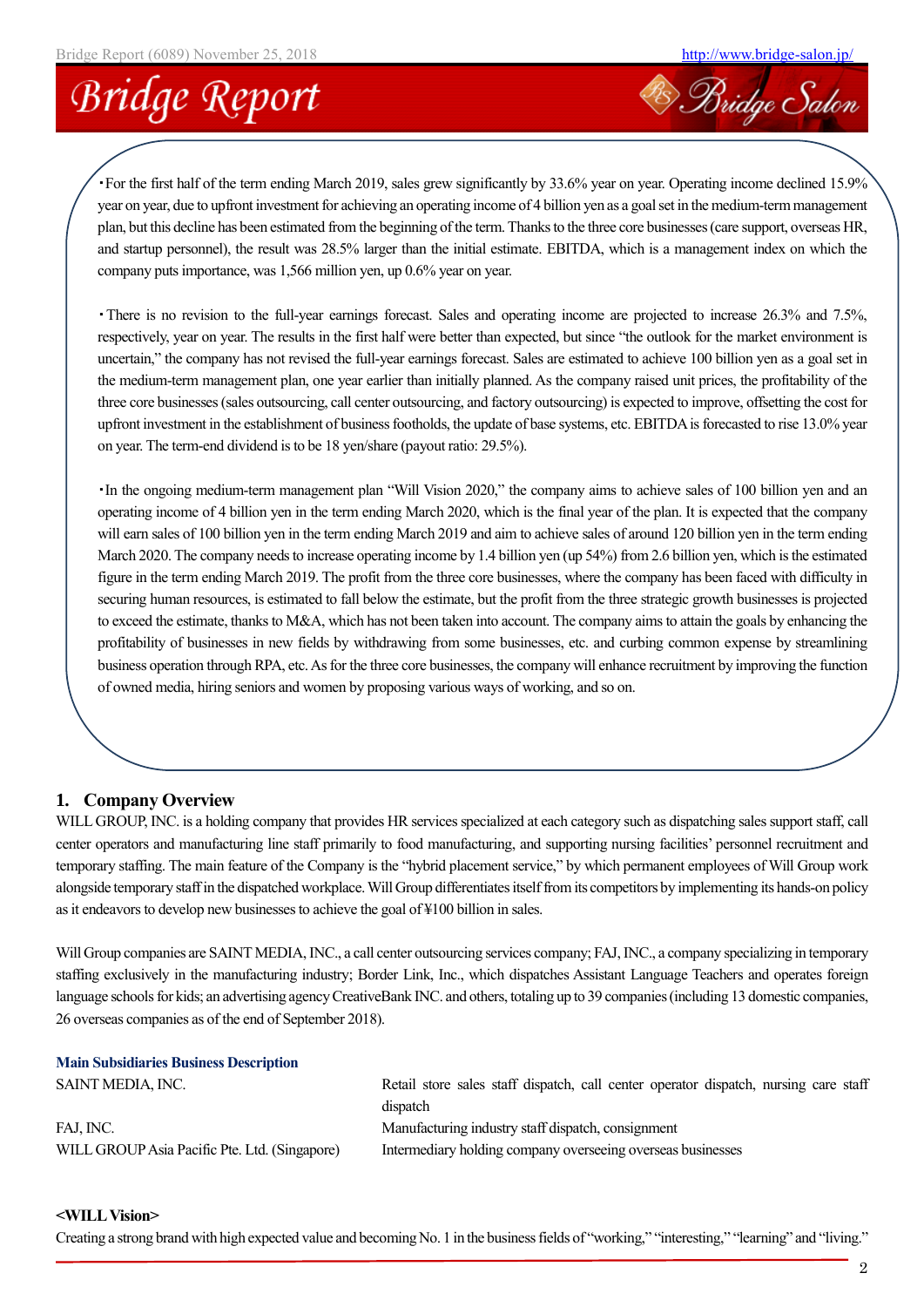



| <b>Working:</b> | Business field to support "Working"     |
|-----------------|-----------------------------------------|
| Interesting:    | Business field to support "Interesting" |
| Learning:       | Business field to support "Learning"    |
| Living:         | Business field to support "Living"      |

#### **<Corporate History>**

The predecessor of Will Group was Big Aid Co., Ltd., which was established in August 1997 and operated the business of undertaking shortterm businesses in Naniwa-ku, Osaka-shi. Mr. Ryosuke Ikeda, who currently serves as chairman and CEO, joined Big Aid Co., Ltd. as one of founders in October 1997. **I**n the meantime, in January 1997, SAINT MEDIA, INC., which is now a consolidated subsidiary and operated a telemarketing business, was established in Kita-ku, Osaka-shi. In February 2000, the two companies merged, with SAINT MEDIA, INC. being the surviving company, hoping to produce synergetic effects between telemarketing and task undertaking business, and Mr. Ikeda was appointed as the president of this new company. Since then, this business group has operated personnel services with SAINT MEDIA, INC. as its core company, creating new businesses and restructuring existing businesses to keep pace with market changes. In April 2006, Will Holdings, Inc. (renamed to WILL GROUP, INC. in June 2012) was founded as a pure holding company, shifting to group business administration in order to improve the expertise of operational companies and optimize managerial resources. The Company was listed on the second section of the Tokyo Stock Exchange in December 2013, then in December 2014, it got listed on the first section of the Tokyo Stock Exchange.

#### **<Business Description>**

While operating the three core businesses of "sales outsourcing," "call center outsourcing," and "factory outsourcing" and the three strategic growth businesses of "care support," "overseas HR," and "startup personnel support," Will Group is nurturing a variety of businesses not limited to staffing services, in order to build the next pillar for growth (related revenue is recorded in "Others.")

As for the sales composition in the first half of the term ending March 2019, sales outsourcing business accounted for 22%, call center outsourcing business 16%, factory outsourcing business 20%, care support business 9%, overseas HR business 25%, startup personnel support business 1%, and other (Japan) less than 7%.

Here, hybrid placement service is Will Group's original service by which permanent employees called field supporters(FS, on-site employees) work and do the same tasks with contract staff while managing, instructing, and educating them at a workplace. This is a strength of Will Group. As loyal field supporters conduct on-site management, they can offer high-quality services, grasp the needs of clients, and respond to them swiftly, receiving exclusive orders (clients' orders exclusively received by Will Group), increasing in-store share (ratio of Will Group's workers to all dispatched workers in each client's workplace), and fortifying its client base.

#### **Sales Outsourcing Business SAINT MEDIA, INC. CreativeBank INC.**

Dispatch of contract staff to provide storefront sales services at apparel, consumer electronics mass retail and cellular phone shops and outsourcing of related business processes are conducted in this business segment. CreativeBank INC. was turned into a consolidated subsidiary in September 2015 and earnings derived from planning/operation of its sales promotion are booked in this segment (A comprehensive support structure has been facilitated to provide sales promotion operations and sales support).

#### **Call Center Outsourcing Business SAINT MEDIA, INC.**

Will Group dispatches call center operators to companies operating call centers and telemarketing services including communications companies, while providing contract staffing for office and personnel recruitment services. The company is also able to provide a telemarketing outsourcing service at its own call centers.

#### **Factory Outsourcing Business FAJ, INC.**

The consolidated subsidiary FAJ, INC. provides production outsourcing involving simple tasks (inspection, quality management, sorting, packing, etc.) and places contract staff to the food manufacturing industry (lunch boxes at convenience stores, prepared food), which is least affected by economies' ups and downs.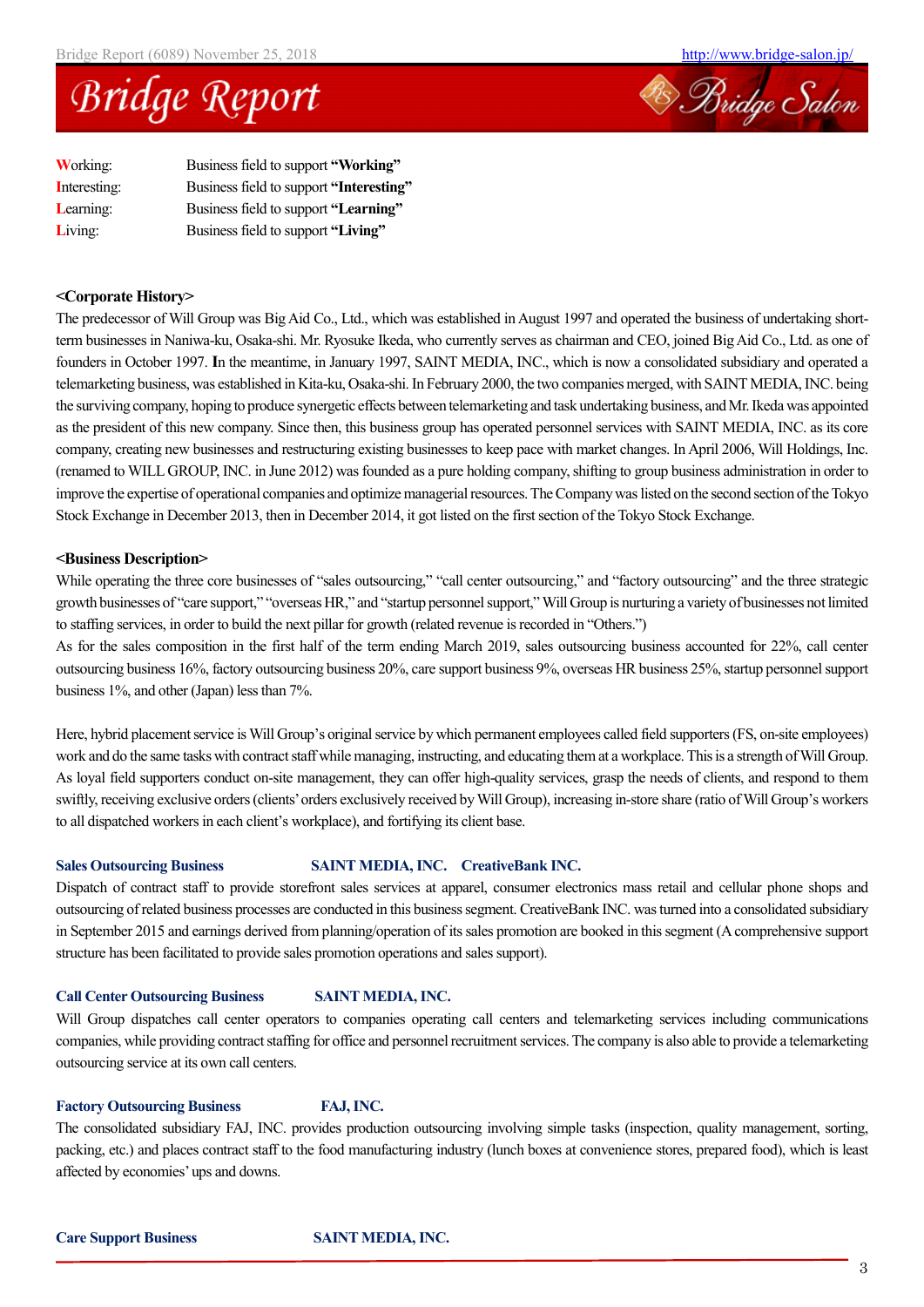**Bridge Salon** 

# **Bridge Report**

This is the business domain of the consolidated subsidiary SAINT MEDIA, INC. Inexperienced workers are recruited and educated, and then dispatched as assistants to certified care workers. Will Group offers not only full-time jobs but also jobs with flexible working styles, to make the working environments comfortable to contract staff. This business was started in the fiscal year ended March 2014, as the staffing market grew considerably because of the shortage of care workers. The company has carried out upfront investment while prioritizing business expansion over making a profit.

#### **Overseas HR Business**

Scientec Consulting Pte. Ltd. (Singapore; reorganized into a subsidiary in August 2014), Asia Recruit Holdings Sdn. Bhd. (Malaysia; reorganized into a subsidiary in June 2016), Ethos Corporation Pty Ltd. (Australia; reorganized into a subsidiary in January 2017), DFP Recruitment Holdings Pty Ltd. (Australia; reorganized into a subsidiary in January 2018), etc. became consolidated subsidiaries of Will Group, to conduct personnel services, including the contract staffing and the recruitment of personnel, in ASEAN countries and the Oceanian region.

#### **Startup Personnel Support Business for Startups, Inc.**

In cooperation with leading entrepreneurs and investors in Japan, the company offers services of introducing candidate executives, including CxO and board members, to promising venture firms whose IPO has been completed or scheduled.

#### **Other domestic businesses (in new fields)**

Will Group offers new businesses that are at the investment stage: dispatch of assistant language teachers (ALTs), recruitment of personnel in the sporting field, dispatch of IT engineers, recruitment and dispatch of nursery staff, recruitment of medical doctors specialized for clinic, media for the placement of foreign part-time workers, dispatch and recruitment of construction engineers, and funds (incubation and HRTech)

## **2. First Half of Fiscal Year March 2019 Earnings Results**

| (1) Consolidated Earnings |              |              |              |              |                   |                          | (Unit: Million yen) |
|---------------------------|--------------|--------------|--------------|--------------|-------------------|--------------------------|---------------------|
|                           | 1H of FY3/18 | <b>Share</b> | 1H of FY3/19 | <b>Share</b> | <b>YoY</b> Change | Initial forecast         | <b>Divergence</b>   |
| <b>Sales</b>              | 36,543       | 100.0%       | 48,807       | 100.0%       | $+33.6%$          | 48,000                   | $+1.7%$             |
| <b>Gross Profit</b>       | 7,532        | 20.6%        | 9.794        | 20.1%        | $+30.0\%$         | $\overline{\phantom{0}}$ |                     |
| SG & A                    | 6,233        | 17.1%        | 8.702        | 17.8%        | $+39.6%$          | $\overline{\phantom{0}}$ |                     |
| <b>Operating Income</b>   | 1,299        | 3.6%         | 1.092        | 2.2%         | $-15.9\%$         | 850                      | $+28.5%$            |
| <b>Ordinary Income</b>    | 1.299        | 3.6%         | 1.097        | 2.2%         | $-15.6%$          | 850                      | $+29.1%$            |
| Net Income                | 651          | l.8%         | 557          | 1.1%         | $-14.4%$          | 420                      | $+32.8%$            |

#### **Operating income declined, but exceeded the initial estimate.**

Sales grew 33.6% year on year to 48,807 million yen. The sales of the three core businesses fell below the initial estimate, due to the sluggishness of the communications business, in which the shipment volume of smartphones decreased, and the delay in securing personnel due to the stringency in the labor market, but the three strategic growth businesses (care support, overseas HR, and startup personnel support), mainly overseas HR business, saw steady sales growth. As C4 Inc., which dispatches and introduces construction engineers mainly in the Tohoku region, was reorganized into a subsidiary of Will Group through the acquisition of all of its shares, sales exceeded the initial estimate.

Operating income decreased 15.9% year on year to 1,092 million yen. For the three core businesses, since the company raised wages for staff before raising unit prices the company charge clients, gross profit rate dropped. The company incurred the cost for upfront investment for achieving an operating income of 4 billion yen as a goal of the medium-term management plan (200 million yen for IT investment, preparation for adapting to the IFRS, strategic recruitment, etc.). However, the drop in profit has been estimated from the beginning of the term, and operating income exceeded the initial estimate significantly thanks to the performance of the three strategic growth businesses. EBITDA (operating income + depreciation + goodwill amortization), which is a management index on which the company puts importance, was 1,566 million yen, up 0.6% year on year from 1,557 million yen.

#### **(2) Trend by Segment** (Unit: Million yen)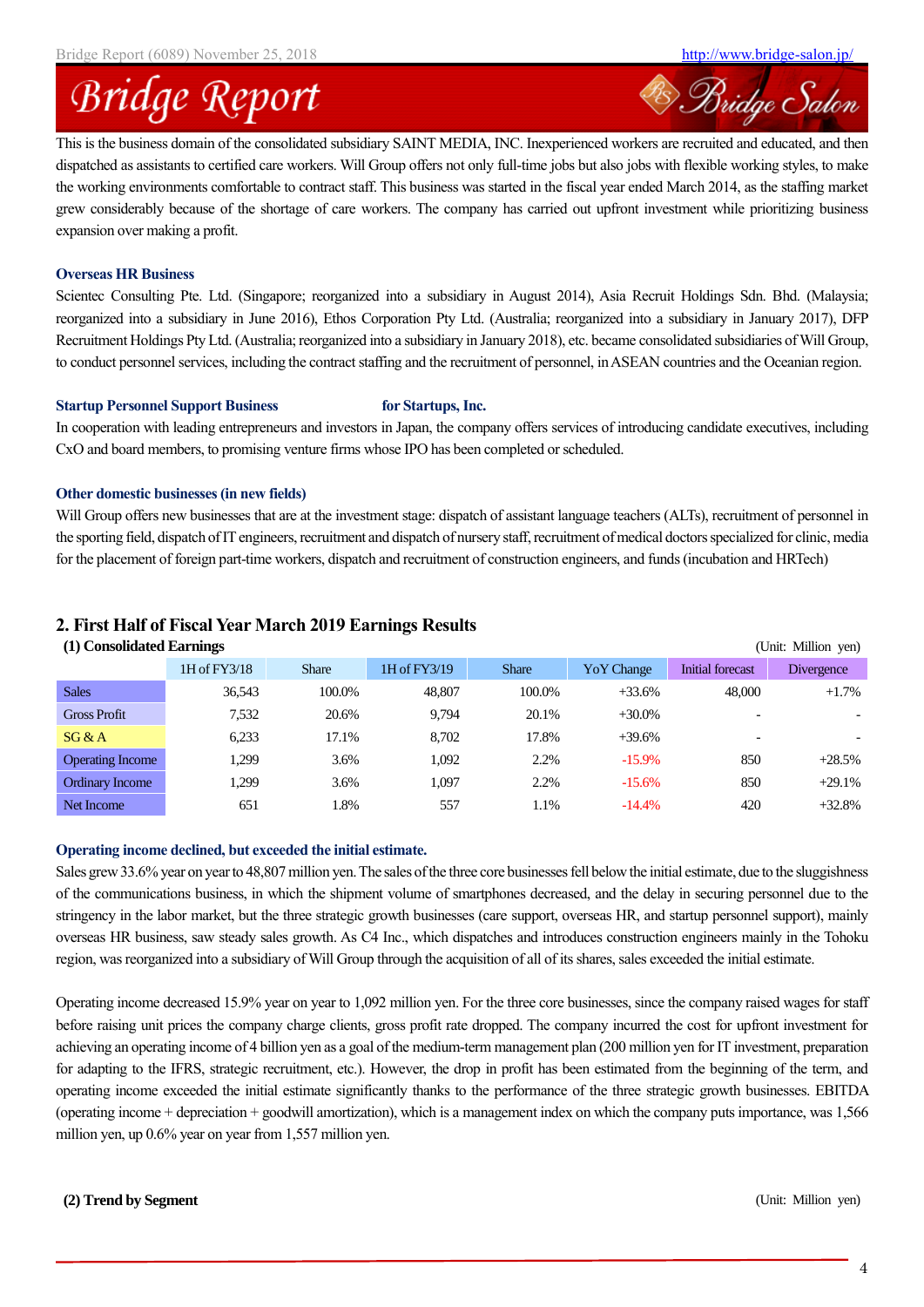|                                                                            |                   |               |                   |               | (Bridge       |                        |
|----------------------------------------------------------------------------|-------------------|---------------|-------------------|---------------|---------------|------------------------|
|                                                                            | $1H$ of<br>FY3/18 | <b>Share</b>  | $1H$ of<br>FY3/19 | <b>Share</b>  | YoY<br>Change | Divergenc<br>${\bf e}$ |
| Sales outsourcing                                                          | 10,426            | 28.5%         | 10,809            | 22.1%         | $+3.7%$       | $-5.9\%$               |
| Call center outsourcing                                                    | 8.392             | 23.0%         | 7,762             | 15.9%         | $-7.5%$       | $-10.7%$               |
| Factory outsourcing                                                        | 7,661             | 21.0%         | 9,813             | 20.1%         | $+28.1%$      | $-5.9\%$               |
| Care support                                                               | 3,350             | 9.2%          | 4,353             | 8.9%          | $+29.9%$      | $+5.9\%$               |
| <b>Overseas HR</b>                                                         | 5,210             | 14.3%         | 12,100            | 24.8%         | $+132.2%$     | $+15.5%$               |
| Startup personnel support                                                  | 337               | 0.9%          | 536               | 1.1%          | $+59.1%$      | $+8.1%$                |
| Others domestic business (in new fields)                                   | 1,164             | 3.2%          | 3,431             | 7.0%          | $+194.6%$     |                        |
| <b>Consolidated Sales</b>                                                  | 36,543            | 100.0<br>$\%$ | 48,807            | 100.0<br>$\%$ | $+33.6%$      | $+1.7%$                |
| Sales outsourcing                                                          | 907               | 8.7%          | 638               | 5.9%          | $-29.7%$      | $-18.6%$               |
| Call center outsourcing                                                    | 425               | 5.1%          | 284               | 3.7%          | $-33.2%$      | $-29.2%$               |
| Factory outsourcing                                                        | 420               | 5.5%          | 424               | 4.3%          | $+1.1%$       | $-10.2%$               |
| Care support                                                               | $-40$             |               | 28                | 0.6%          |               |                        |
| <b>Overseas HR</b>                                                         | 195               | 3.7%          | 465               | 3.8%          | $+138.0%$     | $+123.0%$              |
| Startup personnel support                                                  | 115               | 34.1%         | 134               | 25.0%         | $+17.1%$      | $+10.4%$               |
| Others domestic business (in new fields)                                   | $-79$             |               | 20                | 0.6%          |               |                        |
| Adjustments (including IT investment and strategic recruitment<br>expense) | $-644$            |               | $-904$            |               |               |                        |
| Consolidated operating income                                              | 1,299             | 3.6%          | 1,092             | 2.2%          | $-15.9%$      | $+28.5%$               |

#### **Sales Outsourcing Business**

Sales were 10,809 million yen, up 3.7% year on year, and profit was 638 million yen, down 29.7% year on year. The sales in the communications field declined, but the company saw sales growth in the non-communications field, including the dispatch of workers in the apparel industry, the dispatch of sales promotion staff, the undertaking of sales promotion, and sales promotion services offered by CreativeBank INC. As for profit, gross profit rate decreased due to the rise in wages, the decline in income from incentives in the communications field, etc. and personnel expenses augmented as marketing bases (9 branches) were established for expanding the non-communications domain.

| <b>Sales by Fields</b>            |             |              |              |              |              | (Unit: Million yen) |
|-----------------------------------|-------------|--------------|--------------|--------------|--------------|---------------------|
|                                   |             | 1H of FY3/18 | <b>Share</b> | 1H of FY3/19 | <b>Share</b> | Yo Y Change         |
| Communications                    |             | 6,676        | 64%          | 6,389        | 59%          | $-4\%$              |
| Apparel and Sales promotion       |             | 875          | 8%           | 1,331        | 12%          | $+52%$              |
| Others                            |             | 2,876        | 28%          | 3,089        | 29%          | $+7\%$              |
|                                   |             |              |              |              |              |                     |
| <b>Quarterly Sales and Profit</b> |             |              |              |              |              | (Unit: Million yen) |
|                                   | $18/3 - 10$ | 2Q           | 3Q           | 4Q           | $19/3 - 10$  | 2Q                  |
| <b>Sales</b>                      | 5,231       | 5,194        | 5,737        | 5,490        | 5,371        | 5,437               |
| Segment profit                    | 468         | 438          | 446          | 395          | 281          | 356                 |

#### **Call Center Outsourcing Business**

Sales were 7,762 million yen, down 7.5% year on year, and profit was 284 million yen, down 33.2% year on year. The dispatch and introduction of office workers, which had been included in the segment "Others" till the term ended March 2018, are included in this segment from this term. The sales increased in the financial field, where the company strived to increase clients further, but could not offset the decline in sales in the call center and office fields, and the number of dispatched staff members dropped. While sales decreased, gross profit rate, too, dropped due to the augmentation of legal welfare expenses.

Margin 8.9% 8.4% 7.8% 7.2% 5.2% 6.5%

| <b>Sales by Fields</b> |              |              |              |              | (Unit: Million yen) |
|------------------------|--------------|--------------|--------------|--------------|---------------------|
|                        | 1H of FY3/18 | <b>Share</b> | 1H of FY3/19 | <b>Share</b> | Yo Y Change         |
|                        |              |              |              |              |                     |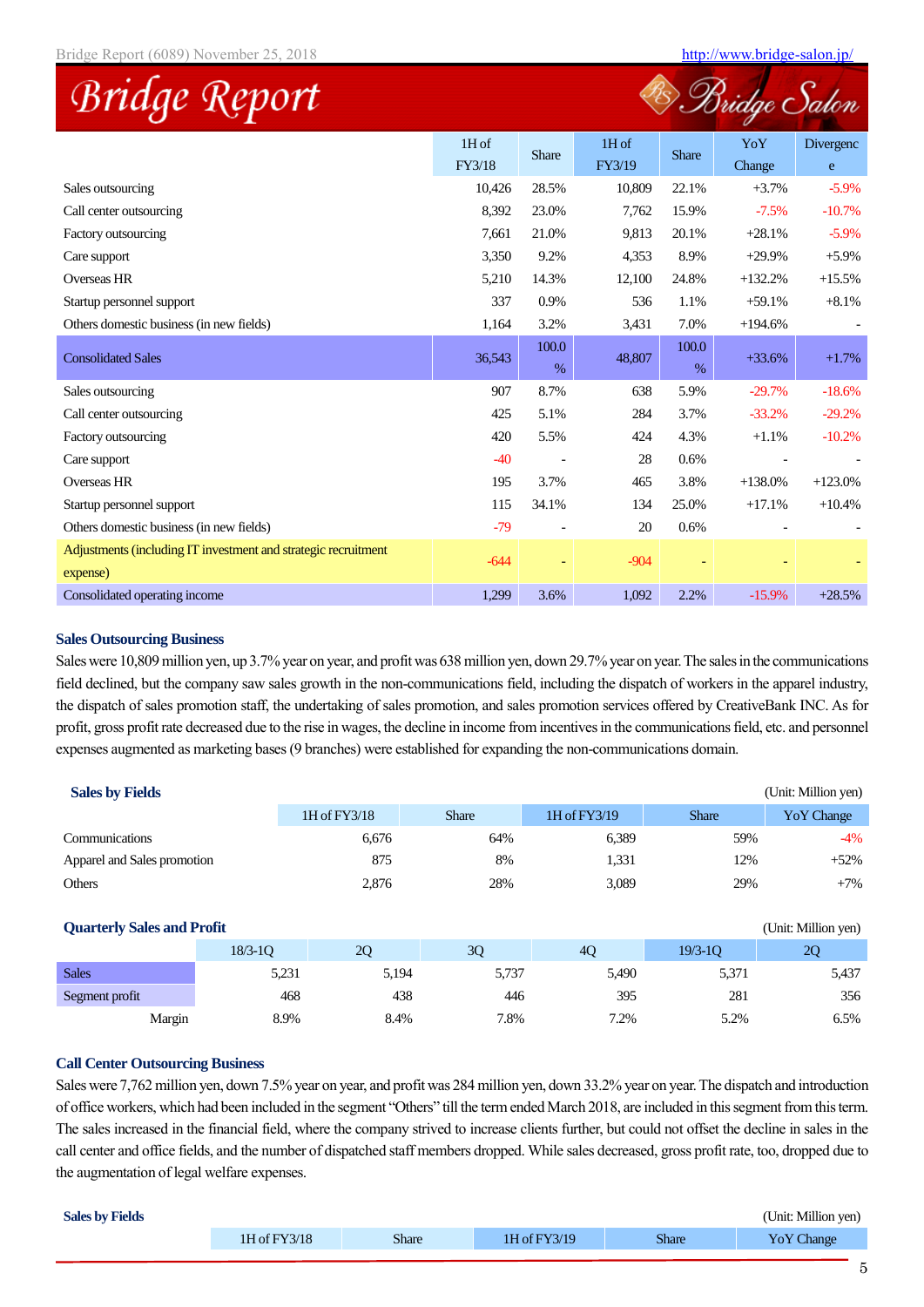| Bridge Report (6089) November 25, 2018 |       |     |       | http://www.bridge-salon.jp/ |              |
|----------------------------------------|-------|-----|-------|-----------------------------|--------------|
| Bridge Report                          |       |     |       |                             | Bridge Salon |
| Call center and Others                 | 6.044 | 72% | 5.425 | 70%                         | $-10%$       |
| Office                                 | 1,931 | 23% | 1,890 | 24%                         | $-2%$        |
| <b>FInance</b>                         | 416   | 5%  | 447   | 6%                          | $+7\%$       |

| <b>Quarterly Sales and Profit</b> |             |       |       |       |             | (Unit: Million yen) |
|-----------------------------------|-------------|-------|-------|-------|-------------|---------------------|
|                                   | $18/3 - 10$ | 2Q    | 3Q    | 4Q    | $19/3 - 10$ | 20                  |
| <b>Sales</b>                      | 4,082       | 4,310 | 4,340 | 4,060 | 3,905       | 3,857               |
| Segment profit                    | 187         | 237   | 225   | 169   | 130         | 153                 |
| Margin                            | 4.6%        | 5.5%  | 5.2%  | 4.2%  | 3.3%        | 4.0%                |

#### **Factory Outsourcing Business**

Sales were 9,813 million yen, up 28.1% year on year, and profit was 424 million yen, up 1.1% year on year. While the food product domain, including prepared food, sweets to be sold at convenience stores and boxed meals, expanded due to the active expansion of footholds, Little Seeds Service Corporation, which was reorganized into a consolidated subsidiary in September 2017, made a contribution (increasing sales 800 million yen), and the domains other than the food product one, such as the cosmetic one, expanded. While gross profit rate declined due to the rise in wages for staff, the target area for marketing expanded, boosting personnel expenses, but it was offset by sales growth. The recruitment of non-Japanese workers progressed.

For expanding the target area of marketing, four branches were established (3 branches in the  $1<sup>st</sup>$  quarter, 1 branch in the  $2<sup>nd</sup>$  quarter). In addition, the company formed an alliance with two colleges in Vietnam for accepting more non-Japanese technical interns and proceeded with the development of an educational program for developing personnel with necessary skills for joining Japanese enterprises and Japanese affiliated firms in Vietnam.

| <b>Sales by Fields</b>            |              |              |       |              |              | (Unit: Million yen) |
|-----------------------------------|--------------|--------------|-------|--------------|--------------|---------------------|
|                                   | 1H of FY3/18 | <b>Share</b> |       | 1H of FY3/19 | <b>Share</b> | Yo Y Change         |
| <b>Food Product</b>               | 4,253        |              | 56%   | 4,857        | 49%          | $+14%$              |
| Other than Food Product           | 3,408        |              | 44%   | 4,956        | 51%          | $+45%$              |
|                                   |              |              |       |              |              |                     |
| <b>Quarterly Sales and Profit</b> |              |              |       |              |              | (Unit: Million yen) |
|                                   |              |              |       |              |              |                     |
|                                   | $18/3 - 10$  | 2Q           | 3Q    | 4Q           | $19/3-10$    | 2Q                  |
| <b>Sales</b>                      | 3,770        | 3,891        | 4,749 | 4,582        | 4,732        | 5,081               |
| Segment profit                    | 208          | 211          | 269   |              | 197<br>202   | 227                 |

#### **Care Support Business**

Sales were 4,353 million yen, up 29.9% year on year, and profit was 28 million yen (a loss of 40 million yen posted in the same period of the previous year). In addition to active development of business bases, including establishment of three branches in the first quarter and three branches in the second quarter (the number of branches: 47 as of the end of the first half), the company enhanced employment follow-up activities and proposal for a variety of ways of working toward client enterprises. This led to more use of staff who have no experience or less experience and staff who want to work flextime, and the number of contract staff increased. The upfront investment for opening branches, etc. and expenses for increasing staff augmented, but this was offset by sales growth and improvement in gross profit rate through the revision to contracts with existing clients. Consequently, the company secured an operating income of 28 million yen.

For "Will Care Academy," which was established for training staff from the inside and outside of Will Group, the number of the schools increased to three in the Tokyo Metropolitan Area, and the system for developing staff was developed.

| <b>Quarterly Sales and Profit</b> |             |       |       |                |             | (Unit: Million yen) |
|-----------------------------------|-------------|-------|-------|----------------|-------------|---------------------|
|                                   | $18/3 - 10$ | 20    | 30    | 4 <sub>O</sub> | $19/3 - 10$ | 20                  |
| <b>Sales</b>                      | 1,588       | 1.761 | 1,886 | 1.902          | 2,067       | 2,286               |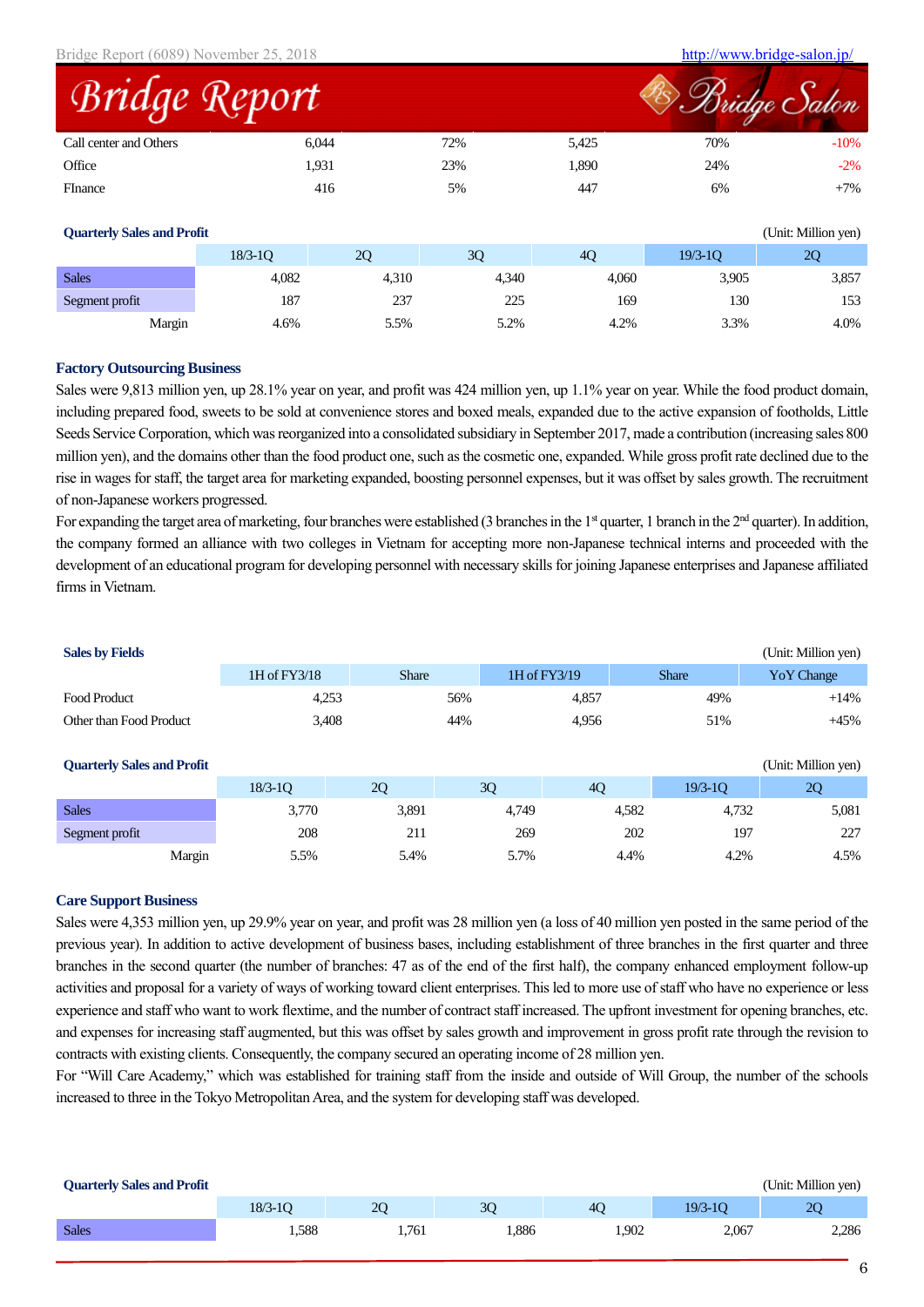| Bridge Report (6089) November 25, 2018 |                      |      |     |      |          | http://www.bridge-salon.jp/ |
|----------------------------------------|----------------------|------|-----|------|----------|-----------------------------|
|                                        | <b>Bridge Report</b> |      |     |      |          | Bridge Salon                |
| Segment profit                         |                      |      |     |      |          | 49                          |
|                                        | $-2.9%$<br>Margin    | 0.3% | .3% | 0.0% | $-1.0\%$ | 2.1%                        |

#### **Overseas HR Business**

Sales were 12.1 billion yen, up 132.2% year on year, and profit was 465 million yen, up 138.0% year on year. The businesses of consolidated subsidiaries in Singapore and Australia expanded steadily, and DFP Recruitment Holdings Pty Ltd., which offers personnel services related to office work and call centers in Australia and became a consolidated subsidiary in January 2018, contributed significantly to sales and profit.

| <b>Quarterly Sales and Profit</b> |        |             |       |       |       |             | (Unit: Million yen) |
|-----------------------------------|--------|-------------|-------|-------|-------|-------------|---------------------|
|                                   |        | $18/3 - 10$ | 2Q    | 3Q    | 40    | $19/3 - 10$ | 20                  |
| <b>Sales</b>                      |        | 2,368       | 2,841 | 2,847 | 5,112 | 5,806       | 6,293               |
| Segment profit                    |        | 21          | 174   | 84    | 71    | 263         | 202                 |
|                                   | Margin | 0.9%        | 6.1%  | 3.0%  | .4%   | 4.5%        | 3.2%                |

#### **Startup Personnel Support Business**

Sales were 536 million yen, up 59.1% year on year, and profit was 134 million yen, up 17.1% year on year. Sales and profit grew, mainly thanks to the recruitment of personnel in the AI and IoT fields. The number of workers the company introduced increased 37.8% year on year from 147 to 203. The decrease in profit rate from 34.1% to 25.1% is due to the increase of staff for expanding businesses (augmentation of personnel expenses, etc.). The company released "STARTUP DB," an information platform specializing in growing industries.

| <b>Quarterly Sales and Profit</b> |        |             |       |       |       |             | (Unit: Million yen) |
|-----------------------------------|--------|-------------|-------|-------|-------|-------------|---------------------|
|                                   |        | $18/3 - 10$ | 20    | 30    | 40    | $19/3 - 10$ | 20                  |
| <b>Sales</b>                      |        | 132         | 204   |       | 221   | 245         | 291                 |
| Segment profit                    |        | 26          | 88    | 54    | 39    | 51          | 83                  |
|                                   | Margin | 19.7%       | 43.1% | 31.4% | 17.6% | 20.8%       | 28.5%               |

#### **Other Domestic Businesses (in new fields)**

Sales were 3,431 million yen, up 194.6% year on year, and profit was 20 million yen (a loss of 79 million yen posted in the same period of the previous year). While the sales of existing businesses, including the dispatch of assistant language teachers (ALTs), the dispatch and recruitment of nursery staff, increased, C4 Inc., which dispatches and introduces construction engineers and was reorganized into a consolidated subsidiary in June 2018, and TECH RESIDENCE, which is a rental apartment building for IT engineers and creators, contributed to sales growth.

| <b>Quarterly Sales and Profit</b> |                    |         |         |           |             | (Unit: Million yen) |
|-----------------------------------|--------------------|---------|---------|-----------|-------------|---------------------|
|                                   | $18/3 - 10$        | 20      | 30      | <b>40</b> | $19/3 - 10$ | 20                  |
| <b>Sales</b>                      | 576                | 588     | 732     | 818       | 1,394       | 2,036               |
| Segment profit                    | $-23$              | $-55$   | -4      |           | 40          | $-19$               |
|                                   | $-4.0\%$<br>Margin | $-9.4%$ | $-0.5%$ | 0.7%      | 2.9%        | $-0.9\%$            |

### **(3) Financial Position and Cash Flow**

| <b>Balance Sheet</b>     |        |        |                              | (Unit: | Million yen) |
|--------------------------|--------|--------|------------------------------|--------|--------------|
|                          | 3/18   | 9/18   |                              | 3/18   | 9/18         |
| Cash, equivalents        | 9.236  | 7,325  | Payables                     | 6,341  | 6,549        |
| <b>Current Assets</b>    | 22,345 | 22,021 | <b>Unpaid expenses</b>       | 1,130  | 1,309        |
| Intangible assets        | 2,654  | 5,169  | Interest bearing liabilities | 6.347  | 10,478       |
| <b>Noncurrent Assets</b> | 5,151  | 8.088  | <b>Total Liabilities</b>     | 17.979 | 22,783       |
| <b>Total Assets</b>      | 27,496 | 30,109 | <b>Net Assets</b>            | 9,517  | 7,326        |

Total assets as of the end of the first half were 30,109 million yen, up 2,612 million yen from the end of the previous term. Non-current assets increased, mainly due to the increase of intangible assets (goodwill: from 2,234 million yen to 4,589 million yen), as the company acquired all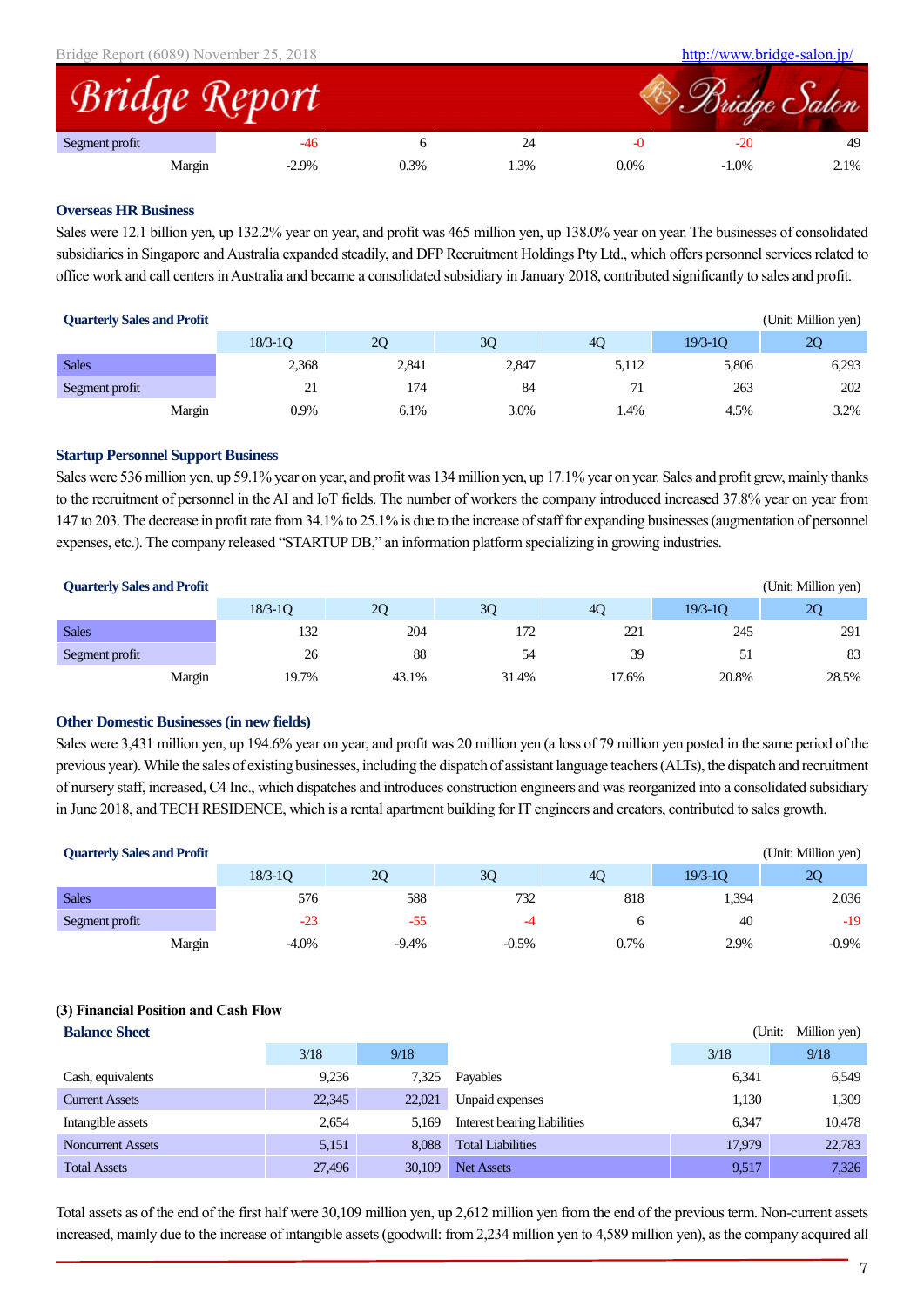<sup>28</sup> Bridge Salon

# **Bridge Report**

shares of C4 Inc., which dispatches and introduces construction engineers mainly in the Tohoku region, in June and acquired 51% of shares of Quay Appointments Pty Ltd., which dispatches workers in Australia and excels at offering services to governmental organizations, etc., in September.

On the other hand, net assets (capital surplus: -1,958 million yen; non-controlling interests: -451 million yen) decreased, as cash and deposits declined through active M&A and equity changed due to the acquisition of more shares of consolidated subsidiaries. As a result, capital-to-asset ratio dropped to 21.6% (30.0% as of the end of the previous term), but net DE ratio ([balance of interest-bearing liabilities – cash and deposits]  $\div$  equity capital) was 0.5 (down 0.3 from the end of the previous term), and EBITDA-adjusted interest-bearing liabilities ratio (balance of interest-bearing liabilities excluding short-term loans payable ÷ estimated EBITDA) is 2.2 (actual EBITDA-based one at the end of the previous term: 1.1). This indicates that the influence on the corporate finance is minor as a whole.

#### Regarding the changes in equity, the decrease in capital surplus, etc. due to the acquisition of more shares of affiliated companies

Will Group carries out M&A actively in the field of personnel services. For M&A inside Japan, the company can conduct post-merger integration appropriately, because it has been offering personnel services for about 20 years. Accordingly, it usually reorganize acquired companies into 100% subsidiaries, but in foreign countries, where it is difficult to grasp commercial customs, etc., the company makes earnout deals in a careful manner. In the earn-out scheme, the company first acquires slightly over 50% of shares, and then acquires more shares after confirming the progress of management plans in 1 to 3 years. This will lead to the changes in equity, so capital surplus, etc. may be affected like this time. In this case, too, the influence on the corporate finance was minor, and the company plans to deal with M&A with its own funds and borrowings.

### C4 Inc.

Business description :Dispatch and recruitment of construction engineers Results for FY 3/18 : Sales: 3,494 million yen; operating income: 306 million yen; net income: 201 million yen Acquisition price :3,409 million yen Goodwill (provisional):2,416 million yen (amortization period: 7 years)

C4 Inc. was established in 2011 for the purpose of supporting restoration after the Great East Japan Earthquake, and all engineers are experienced full-time employees. At present, its market share is about 20% in the field of dispatch of construction management engineers in the Tohoku region, and there are about 100 competitors in Japan, and C4 ranks around 10<sup>th</sup>. Domestic nominal construction investment is growing by double digits, but the number of workers in the construction field is decreasing. Accordingly, there is significant room for the growth of personnel services. The company estimates that the scale of the market of dispatch and recruitment of construction engineers is 230 billion yen and market growth rate is 9% per year. By utilizing the footholds of Will Group, it plans to expand its business area from the Tohoku region and the Tokyo Metropolitan Area to Osaka, Nagoya, and Fukuoka.

### Quay Appointments Pty Ltd.

Results for FY 6/18 : Sales: 4,783 million yen; net income before taxes: 223 million yen; net income: 156 million yen Acquisition price : 503 million yen Goodwill (provisional):249 million yen  $*$  It is assumed that 1 Australian dollar = 80.5 yen.

## **Cash Flow Summary** (Unit: Million yen) 1H of FY3/18 1H of FY3/19 YoY Change Operating cash flow (A) 2,763 737 -2,026 -73.3% Investing cash flow (B)  $-808$   $-3,459$   $-2,651$ Financing cash flow 58.2% and  $\frac{1,965}{2}$  822  $\frac{-1,143}{2}$  58.2% Cash, equivalents at term-end 2.587 7,249 -338 -4.5%

## **3. Fiscal Year March 2019 Earnings Estimates**

### **(1) Consolidated Earnings** (Unit: Million yen)

| . . | Consondance Earnings |       |          |              | $\overline{\mathbf{v}}$ |
|-----|----------------------|-------|----------|--------------|-------------------------|
|     |                      | Share | torecast | <b>Share</b> | <i>L</i> hange          |
|     |                      |       |          |              |                         |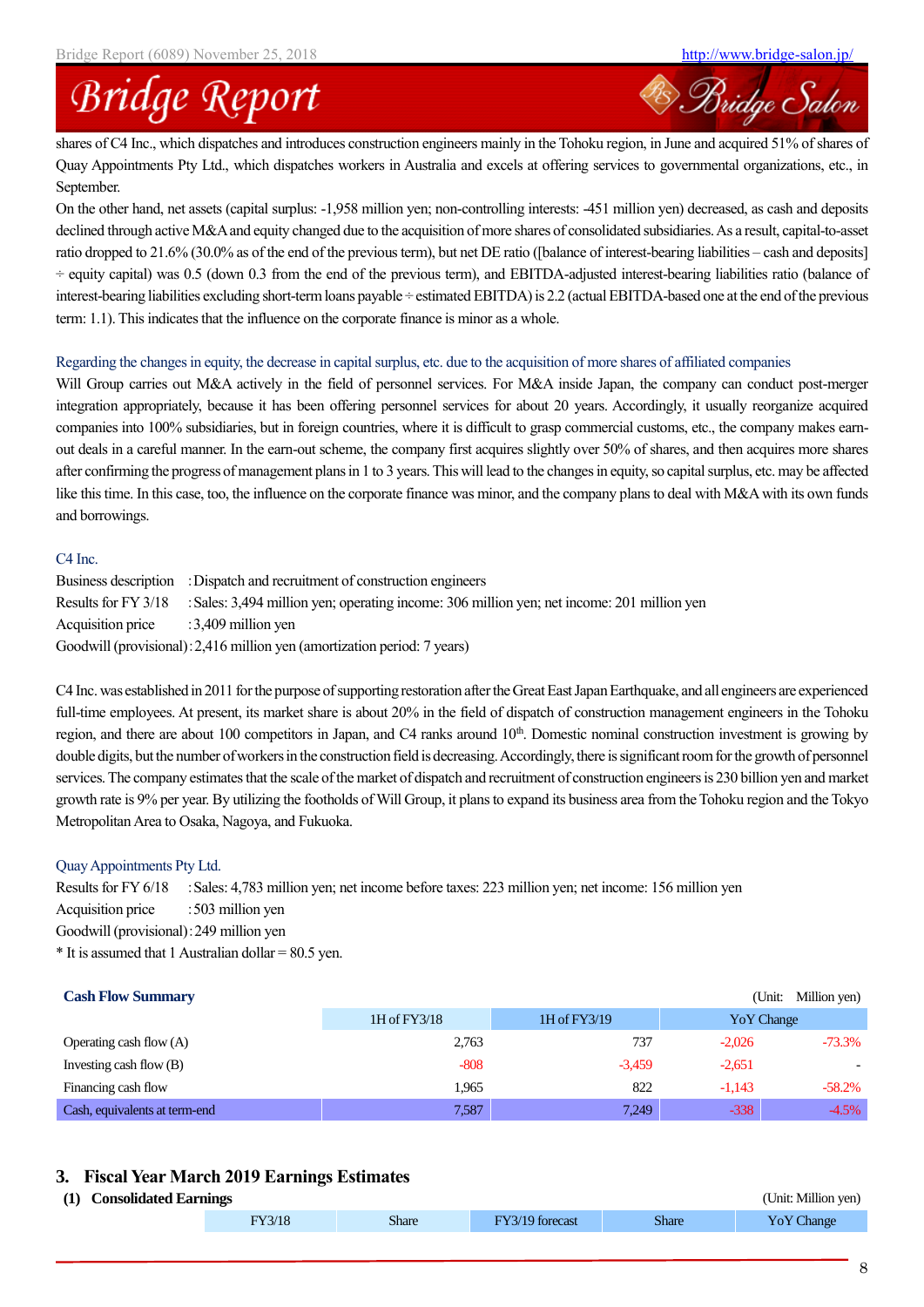|                         |        |        |         | ridge Salon |          |
|-------------------------|--------|--------|---------|-------------|----------|
| <b>Sales</b>            | 79,197 | 100.0% | 100,000 | 100.0%      | $+26.3%$ |
| <b>Operating Income</b> | 2,417  | 3.1%   | 2,600   | 2.6%        | $+7.5%$  |
| Ordinary Income         | 2,437  | 3.1%   | 2,600   | 2.6%        | $+6.6\%$ |
| Net profit              | 1,210  | 1.5%   | 1,350   | 1.4%        | $+11.6%$ |

### **The company is estimated to achieve sales of 100 billion yen, which is a goal for the medium-term management plan, one year earlier than planned. As for profit, anticipatory expenses for the term ending March 2020 will be posted.**

The results in the first half were better than expected, but since "the outlook for the market environment is uncertain," the company has not revised the full-year earnings forecast. The company plans to establish 10 footholds for sales outsourcing business, 4 footholds for factory outsourcing business, and 6-10 footholds for care support business. The upfront investment of 400 million yen for updating base systems and improving IT functions for the technological shift of operation is taken into account. The assumed profit from the overseas HR business, which is affected by exchange rates, is conservative. The company will raise unit prices in the three core businesses, and strive to make a profitable deal.

EBITDA, on which the company puts importance, is projected to rise 13.0% year on year to 3,440 million yen (3,044 million yen in the term ended March 2018).

| <b>Estimated Sale by Segment</b> |        |              |                 |              | (Unit: Million yen) |
|----------------------------------|--------|--------------|-----------------|--------------|---------------------|
|                                  | FY3/18 | <b>Share</b> | FY3/19 forecast | <b>Share</b> | Yo Y Change         |
| Sales outsourcing                | 21,654 | 27.3%        | 24,270          | 24.3%        | $+12.1%$            |
| Call center outsourcing          | 16.793 | 21.2%        | 18,280          | 18.3%        | $+8.9\%$            |
| Factory outsourcing              | 16,994 | 21.5%        | 22,350          | 22.4%        | $+31.5%$            |
| Care support                     | 7.140  | 9.0%         | 9.300           | 9.3%         | $+30.3%$            |
| Overseas HR                      | 13,170 | 16.6%        | 20,760          | 20.8%        | $+57.6%$            |
| Others and domestic business     | 3,443  | 4.3%         | 5.040           | 5.0%         | $+46.3%$            |
| <b>Consolidated Sales</b>        | 79,197 | 100.0%       | 100,000         | 100.0%       | $+26.3%$            |

※From FY3/19, dispatch and recruitment of workers to offices, which was included in "Others and domestic business," was integrated into Call center outsourcing business.

#### **(2) Progress of the Medium-term management plan "Will Vision 2020" (FY 17/ to FY 20/3)**

The company is aiming to achieve sales of 100 billion yen and operating income of 4 billion yen by FY 20/3 which is the final year of mediumterm management plan "Will Vision 2020." It is expected that the company will earn sales of 100 billion yen in the term ending March 2019 earlier than expected and aim to achieve sales of around 120 billion yen in the term ending March 2020. As for operating income, the company plans to earn 2.6 billion yen in the term ending March 2019, and increase operating income by 890 million yen in the three core businesses and by 670 billion yen in the three strategic growth businesses, absorbing the 160 million yen increase of costs for developing new businesses and common expense in new business domains and achieving an operating income of 4 billion yen. The profit from the three core businesses, where the company has been faced with difficulty in securing human resources, is estimated to fall below the estimate, but the profit from the three strategic growth businesses is projected to exceed the estimate, thanks to M&A, which has not been taken into account. The company will make efforts to enhance the profitability of businesses in new fields by withdrawing from some businesses, etc. and curb common expense by streamlining business operation through RPA, etc. As for the three core businesses, the company will enhance recruitment by improving the function of owned media, hiring seniors and women by proposing various ways of working, and so on.

#### **4. Conclusions**

Currently, the bill for amending the Immigration Control Law for accepting more non-Japanese workers is under deliberation. The company considers that "If this bill passes, this will enhance the growth potential of Will Group." In factory outsourcing business, the company has already started recruiting non-Japanese workers, and such recruitment will progress also in care support business. As preparation for accepting them, the company is proceeding with the establishment of a corporation for vocational training. This is scheduled to be accredited soon, and this corporation will have the function to accept and manage technical interns. As foreign residents, including international students, are increasing, the company is proceeding with the development of related tools (media for recruitment) and the improvement of operation.

Since a system for follow-up after employment is necessary, each section is organizing a team specializing in the recruitment of non-Japanese workers. In hybrid dispatch, the company excels at supporting non-Japanese staff by using field supporters (FS, on-site employees) from outside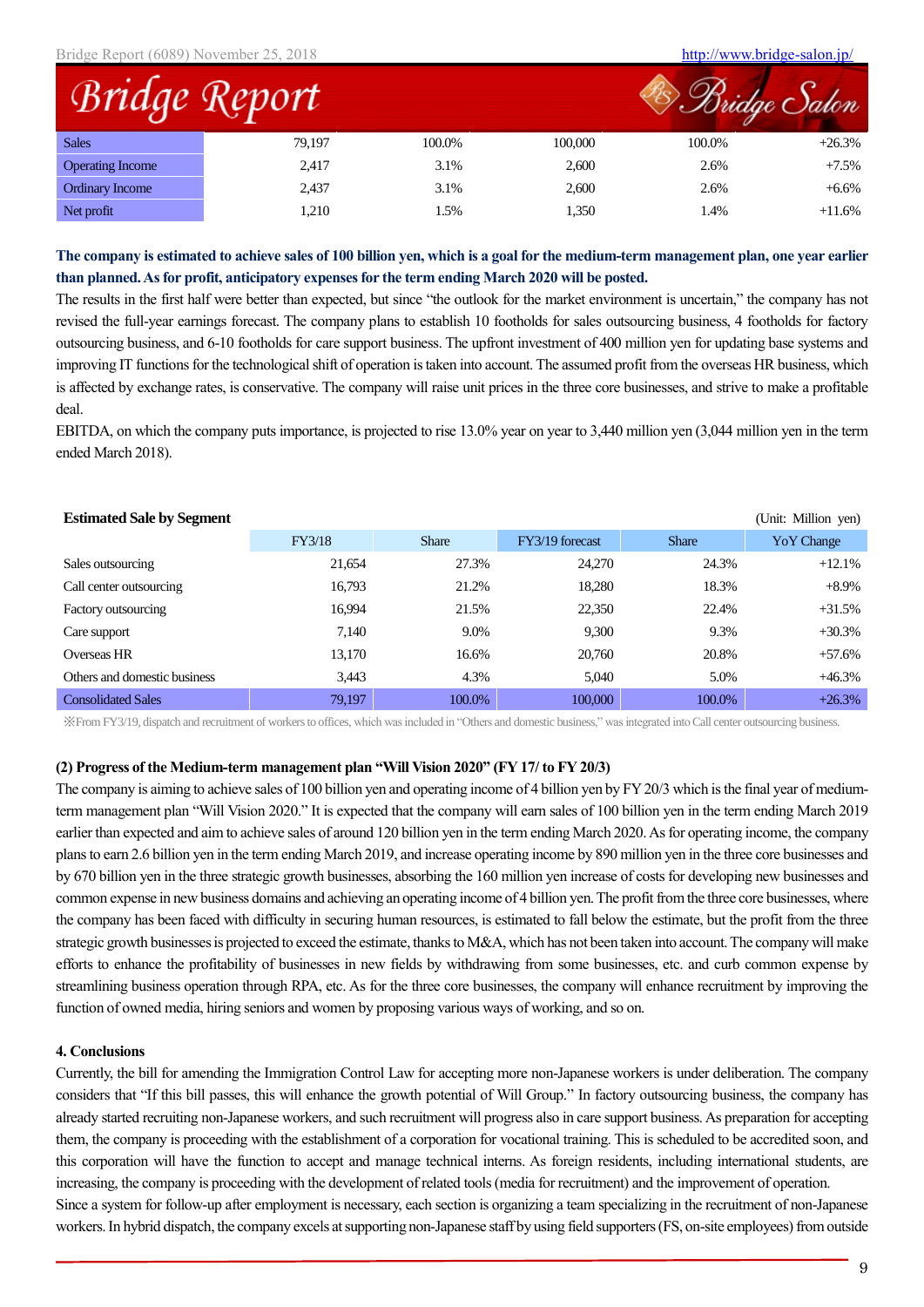Bridge Salon

# **Bridge Report**

Japan. In addition, affiliated companies, etc. in Myanmar run educational institutions, to develop personnel by teaching the language, etc. and send them to Japan. The affiliated companies also conduct the business of personnel recruitment, so they can assist those who have returned from Japan in finding a job there (which is an advantage of Will Group in using non-Japanese workers).

The number of staff members in factory outsourcing business is now about 8,000, out of which the number of non-Japanese workers is 3,500. It increased by 1,500 in 6 months from April to September. The number of non-Japanese staff members in care support business is only 20-30, but the company is making efforts to increase them by utilizing its overseas networks. Will Group plans to recruit non-Japanese workers residing in Japan at the pace in the first half, while developing systems for coping with illegal foreign workers and conducting follow-up activities after they return to their respective countries.

#### **<Reference: Regarding Corporate Governance>**

### ◎ **Organization type, and the composition of directors and auditors**

| Organization type     | Company with company auditor(s)        |
|-----------------------|----------------------------------------|
| Directors             | 5 directors, including 2 external ones |
| Auditors <sup>1</sup> | 3 auditors, including 3 external ones  |

#### ◎ **Corporate Governance Report Updated on June 20, 2018**

#### **Basic policy**

In order to make our business administration transparent and compliant with law, our company will develop a structure for swiftly and flexibly responding to the changes in the business environment of the entire group of our company, while enriching corporate governance. We will implement a variety of company-wide measures for diffusing our corporate ethics, philosophy, etc. among all employees of our corporate group.

#### **<Disclosure Based on the Principles of the Corporate Governance Code (Excerpts)>**

#### 【**Principle 1-4**】

#### (A) Policy on strategically held shares

Comprehensively considering creation of business opportunities, and establishment, maintenance and enhancement of transaction and cooperative relationships, and the like, our company will hold shares when strategically necessary.

(B) Criteria for the execution of voting rights relating to strategically held shares

Our company will determine whether or not to exercise our voting rights based on various perspectives such as medium to long-term improvement of corporate value and enhancement of shareholder return, with sufficient respect for the management policy, strategy, and the like of companies that we invest in, not based on pros and cons in a uniform manner.

### 【**Principle 5-1**】

Our company has formulated the disclosure policy which consists of "Basic policy on information disclosure," 'Criteria for information disclosure," "Methods for information disclosure," "Future outlook," and "Silent period" and published them on our website. Moreover, our policy on encouraging constructive dialogue with shareholders is as follows:

- (1) In our company, the president and the director in charge of the Administration department proactively have dialogue and conduct IR activities to facilitate good bilateral communication with shareholders, with weight attached to fairness, accuracy, and continuity of the management strategy, business strategy, financial information, and the like.
- (2) Various departments, including not only the Administration department but also the Management planning department, General Affairs department, Financial department, Accounting department, Legal department, and personnel in charge of each business, organically cooperate with each other to disclose information in a timely, fair and proper fashion.
- (3) Our company endeavors to enrich company information sessions for shareholders and the like, as a means of dialogue.
- (4) Our company appropriately and effectively feeds back opinions or concerns of shareholders, and the like, obtained through dialogue with them to each meeting structure of our company by the president or the director in charge of the Administration department.
- (5) In addition to the silent period in accordance with the disclosure policy, our company thoroughly enforces the regulations for management of insider information.

This report is intended solely for informational purposes, and is not intended as a solicitation to investin the shares of this company. The information and opinions contained within this report are based on data made publicly available by the Company, and comes from sources that we judge to be reliable. However we cannot guarantee the accuracy or completeness of the data. This report is not a guarantee of the accuracy, completeness or validity of said information and or